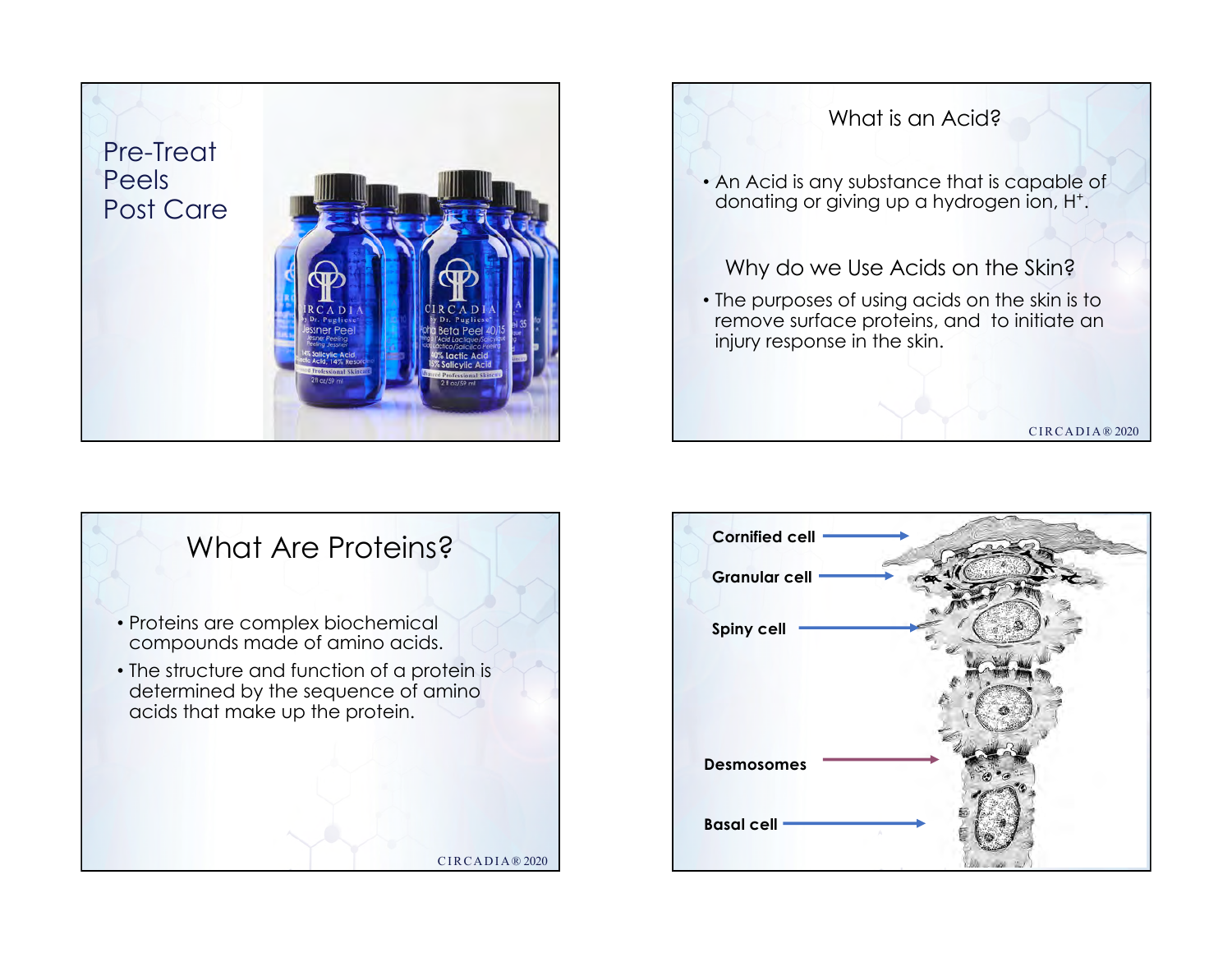# Benefits of Pre-Treating

### **Aging**

- Break down highly keratinized surface proteins
- Stimulate cell turnover
- Enhance peel penetration
- Enhance skin hydration

### **Pigmentation**

- Reduce melanin production
- Melanosome transfer inhibitor
- Alpha MSH inhibitor
- Tyrosinase Inhibitor

### **Acne**

- Reduce inflammation
- Reduce bacteria

CIRCADIA® 2020

# Pre-Treating Aging Regimen

- **Cleanser** Amandola Milk Cleaner, Micro-Exfoliating Honey Cleanser, Cleansing Gel with Salicylic Acid
- **Protect** Vitamin C Reversal Serum
- **Repair** Nighttime Repair, Plus, Vitamin A Boosting **Cream**
- **Hydrate** AquaPorin Hydrating Cream

### **Facial Pre-Treat**

- Zymase Enzyme
- Caviar Lime & Passionfruit Enzyme Mask
- Australian Superberry Mask
- Firming Peptide Mask

CIRCADIA® 2020

# Pre-Treating Pigmentation Regimen

- **Cleanser** Amandola Milk Cleaner, Micro-Exfoliating Honey Cleanser,
- **Protect** Vitamin C Reversal Serum
- **Repair** White Veil Brightener, Licorice & Bearberry Brightening Mist

### **Facial Pre-Treat**

- Raspberry Enzyme
- Caviar Lime & Passionfruit Enzyme Mask
- Australian Super-berry Mask

CIRCADIA® 2020

# Pre-Treating Acne Regimen

- **Cleanse**-Cleansing Gel with Salicylic Acid, Micro-Exfoliating Honey Cleanser
- **Protect** Vitamin C Reversal Serum
- **Repair** Vitamin A Boosting Cream, Vitamin A Gel, Daytime Control, Spot Stop, White Willow & Juniper Clearing Mist, Chrono-Calm

### **Facial Pre-Treat**

- Cocoa Enzyme
- Caviar Lime & Passionfruit Enzyme Mask
- Oxygen Rx System
- Green Tea Mask
- Firming Peptide Mask

CIRCADIA® 2020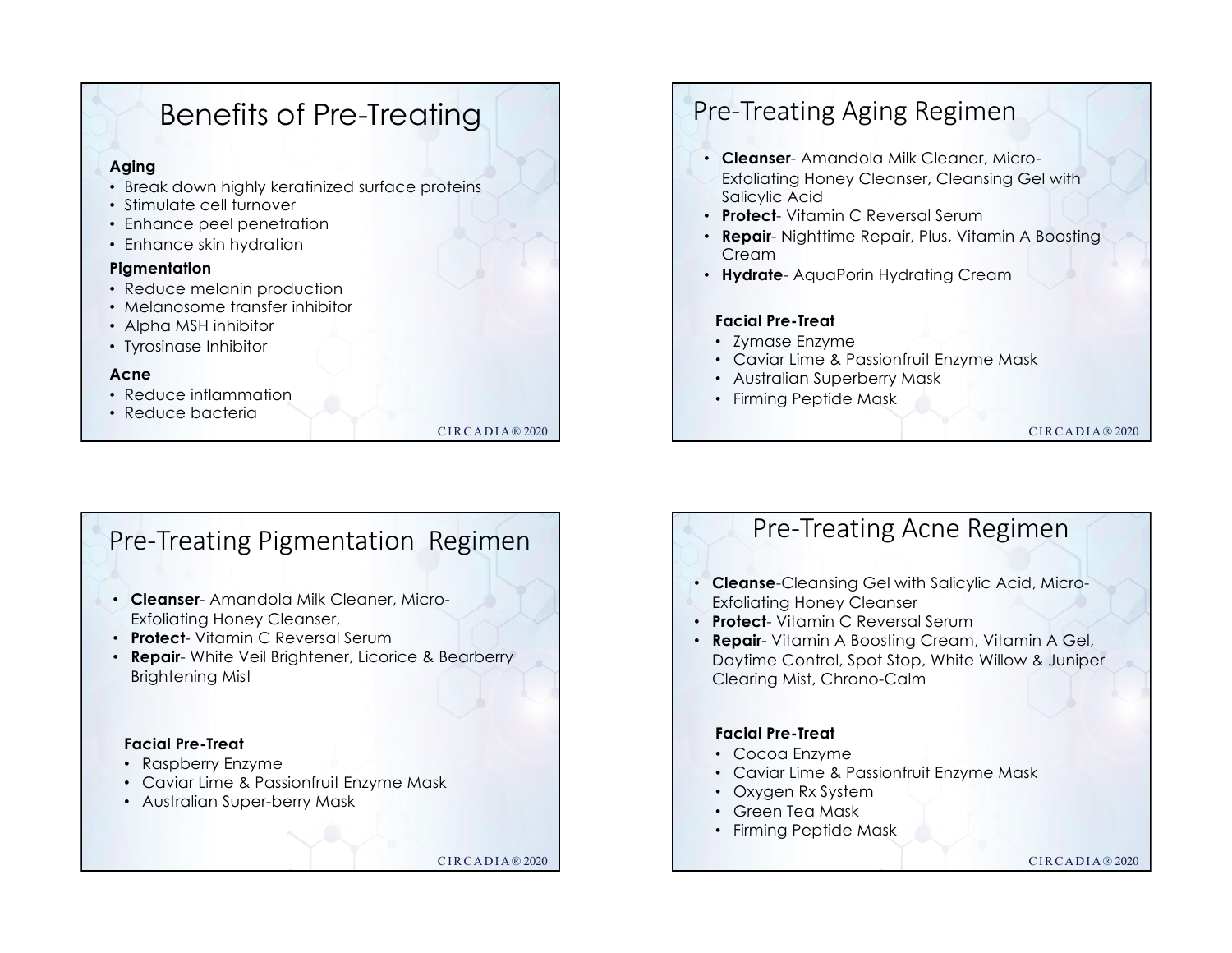| The Peels<br>Gel vs Ethanol                    |                                                                         |
|------------------------------------------------|-------------------------------------------------------------------------|
| Gel                                            | <b>Ethanol</b>                                                          |
| Timed, Neutralized, Removed                    | <b>Self Neutralizing</b>                                                |
| Activity determined by time                    | Activity determined by layer                                            |
| Can be used in a facial setting                | Follow protocol                                                         |
| No delayed peeling                             | Post peel products required                                             |
| Immediately apply makeup                       | Can create sheet peeling                                                |
| Can be used with other forms of<br>exfoliation | Never done on a first time client, be sure<br>to complete consent forms |
| *no steam                                      | *no steam                                                               |
|                                                | CIRCADIA®2020                                                           |







- Must be timed, neutralized and removed
- Clients should expect little to no physical peeling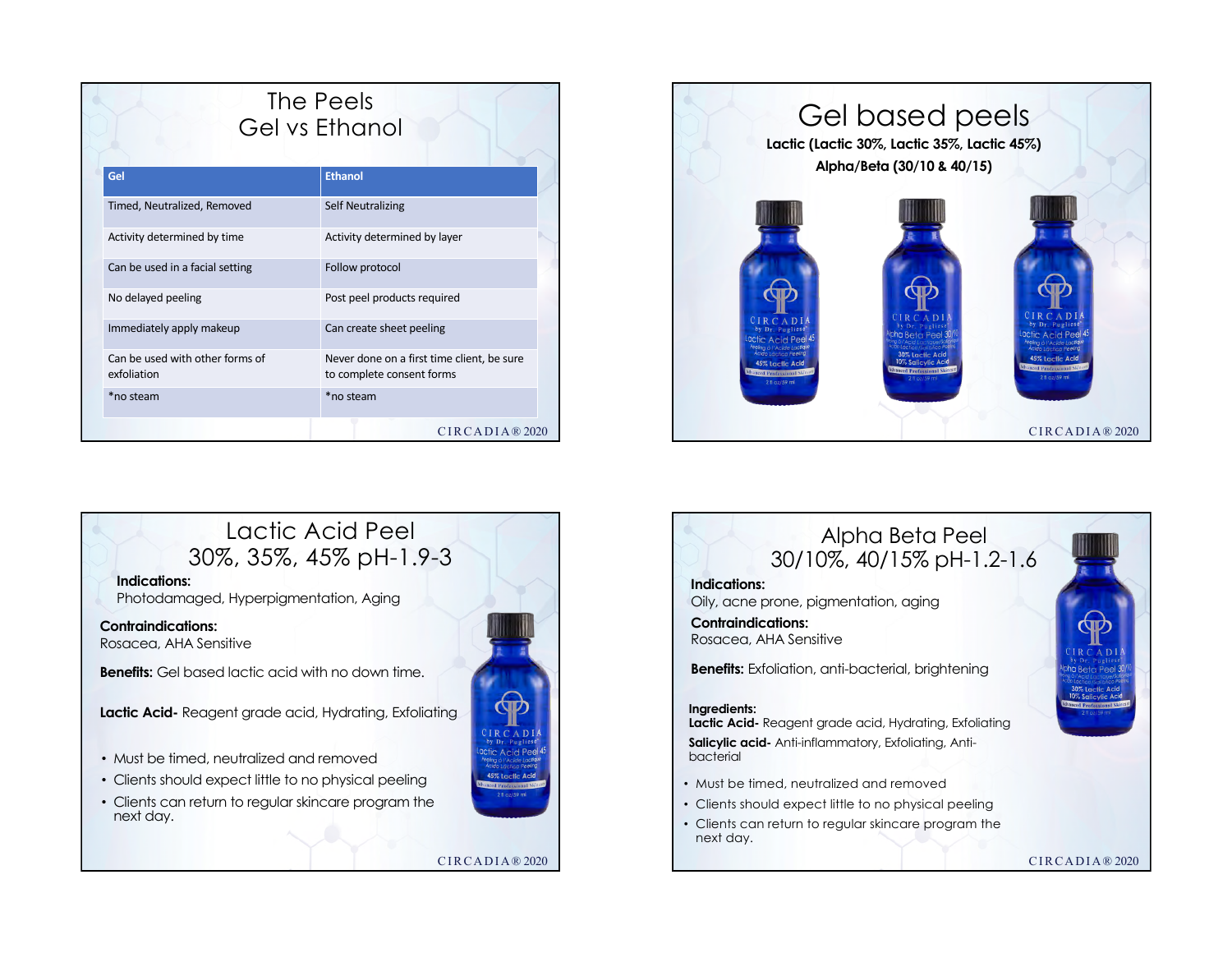

### DermaFrost 12.5% & 25% pH- 2.5-2.7 **Indications:**  Sun damaged skin, Rough calloused skin, Acne vulgarize types I and II, Pigmentation abnormalities, Aging skin, fine lines, wrinkles, Deep wrinkling and loss of elasticity.

#### **Contraindications**

Asprin or salicylic sensitivity, History of "cold sores" (Herpes Simplex-Type I), Seborrhea or atopic dermatitis, Accutane within the past year, Pregnant or Nursing, History of being highly allergic, Antibiotics - topical or systemic, Broken skin

**Salicylic acid - %-** Anti-inflammatory, Exfoliating, Anti-bacterial

- Self Neutralizing
- Clients can expect mild to heavy peeling
- These peels should not be combined with any other treatments or services unless specified

CIRCADIA® 2020

## MandeliClear Peel - pH-3

### **Indications:**

Lightening of post-inflammatory pigmentation due to: acne, melasma or photodamage, mild acne scarring. Fitzpatrick 1-5

### **Contraindications**

Aspirin or salicylic sensitivity, pregnant or nursing, open wounds or suspicious lesions, highly sensitive skin types.

**Salicylic acid 7%, Lactic Acid 7%, Resorcinol 7% Mandelic Acid 9%**

- Self Neutralizing
- Clients can expect mild to heavy peeling
- These peels should not be combined with any other treatments or services unless specified
- Maximum of 3 layers



#### CIRCADIA® 2020

## Vitamin A Accelerator

### **Indications:**

Suitable for all skin types- aging, dry, fine lines, lightening of post-inflammatory pigmentation, photo damaged

### **Contraindications**

Vitamin A sensitivity, pregnant or nursing, open wounds or suspicious lesions, highly sensitive skin types.

**Retinol 2.5%**- Promotes cell turnover, Increases collagen and elastin through fibroblast stimulation

- **Self Neutralizing**
- Clients can expect mild to heavy peeling
- These peels should not be combined with any other treatments or services unless specified

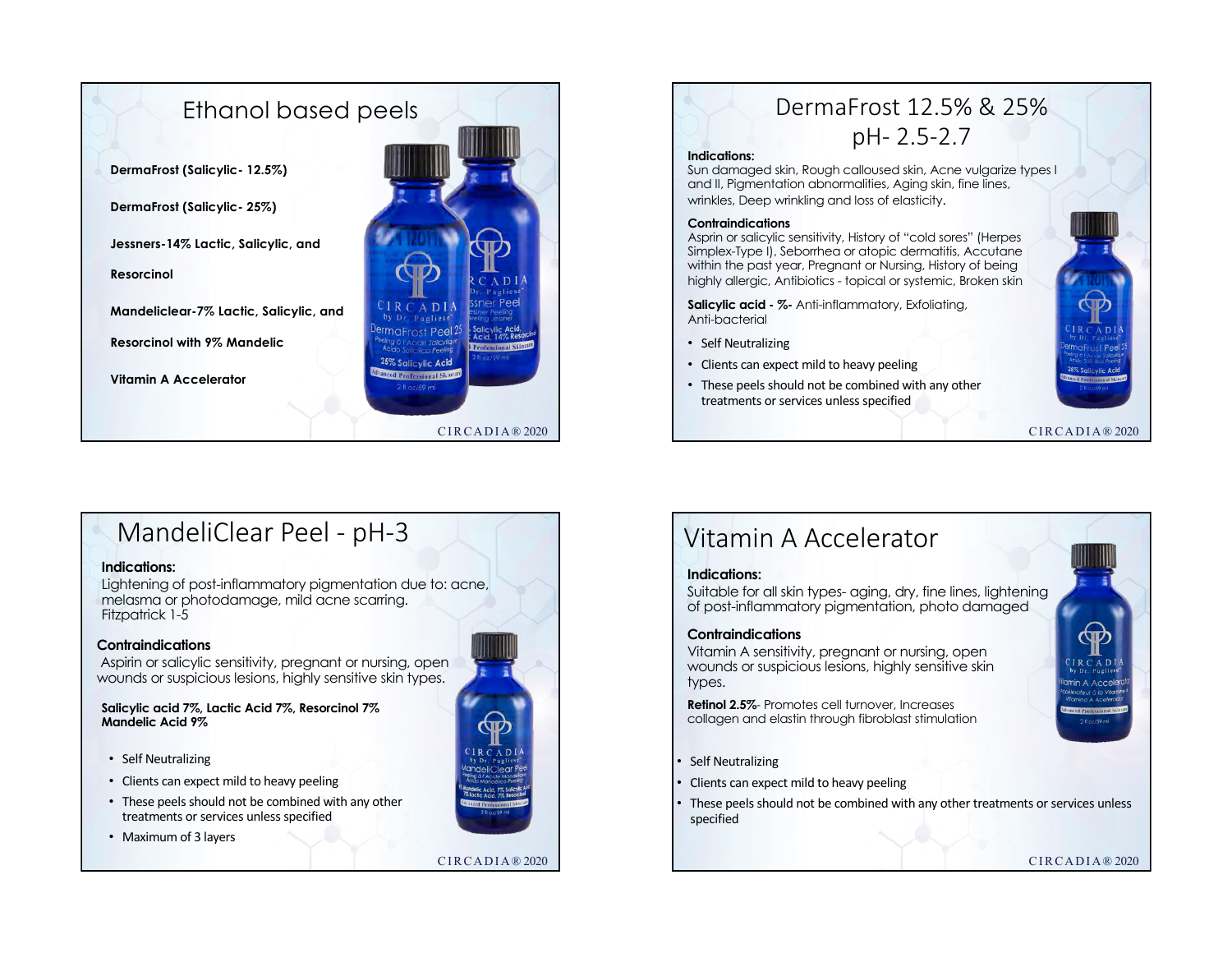# Jessner Peel - pH-1.8

### **Indications:**

Lightening of post-inflammatory pigmentation due to: acne, melasma or photodamage, mild acne scarring, Aging Fitzpatrick I-III

### **Contraindications**

Aspirin or salicylic sensitivity, pregnant or nursing, open wounds or suspicious lesions, highly sensitive skin types.

**Salicylic acid 14%, Lactic Acid 14%, Resorcinol 14%**

- Self Neutralizing
- Clients can expect mild to heavy peeling
- These peels should not be combined with any other treatments or services unless specified

CIRCADIA® 2020

# Post Peel Complications

### Pruritus

- Excessive itching
	- Recommendation: Post Peel, OTC 1% **Hydrocortisone**

#### Edema

- Excessive swelling
	- Recommendation: Ice pack

#### Erythema

- Excessive redness
	- Recommendation: Post Peel

#### Urticaria

- Raised rash
	- Recommendation: OTC 1% Hydrocortisone, contact Medical Provider

CIRCADIA® 2020

# Post Peel Complications

Systemic Reaction

- Light Headiness, Nausea, Headache, Chills, Flu like symptoms • Recommendation: Drink Plenty of Fluids, Contact Medical
- Provider

Post Inflammatory Hyperpigmentation

- Exposure to heat and sun
	- Recommendation: Time, Chrono-Calm, Aloe and Calendula Calming Mist, Bright White Serum

#### Fissure

- Laceration (premature pulling or picking of the skin)
	- Recommendation: Post Peel

### Infection

- Touching contaminated surfaces
	- Recommendation: Contact Medical Provider

CIRCADIA® 2020

## Post Care

1. After 12 hours cleanse with the Vitamin Veil Cleanser, applying to fingertips and lightly cleanse in a circular motion over face and neck. DO NOT USE A CLOTH. Rinse with cool water and pay dry.

2. Apply 2 drops of Vitamin C Reversal Serum, allow to dry.

3. Apply Post Peel Balm to entire treated area.

4. Avoid direct sunlight for the duration of the peel. Apply Light Day Sunscreen Broad Spectrum SPF-37. SUN PROTECTION AT ALL TIMES IS VERY IMPORTANT.

5. Continue normal home regimen after peeling is completed. The use of retinols can resume 14 days after the peel.



CIRCADIA® 2020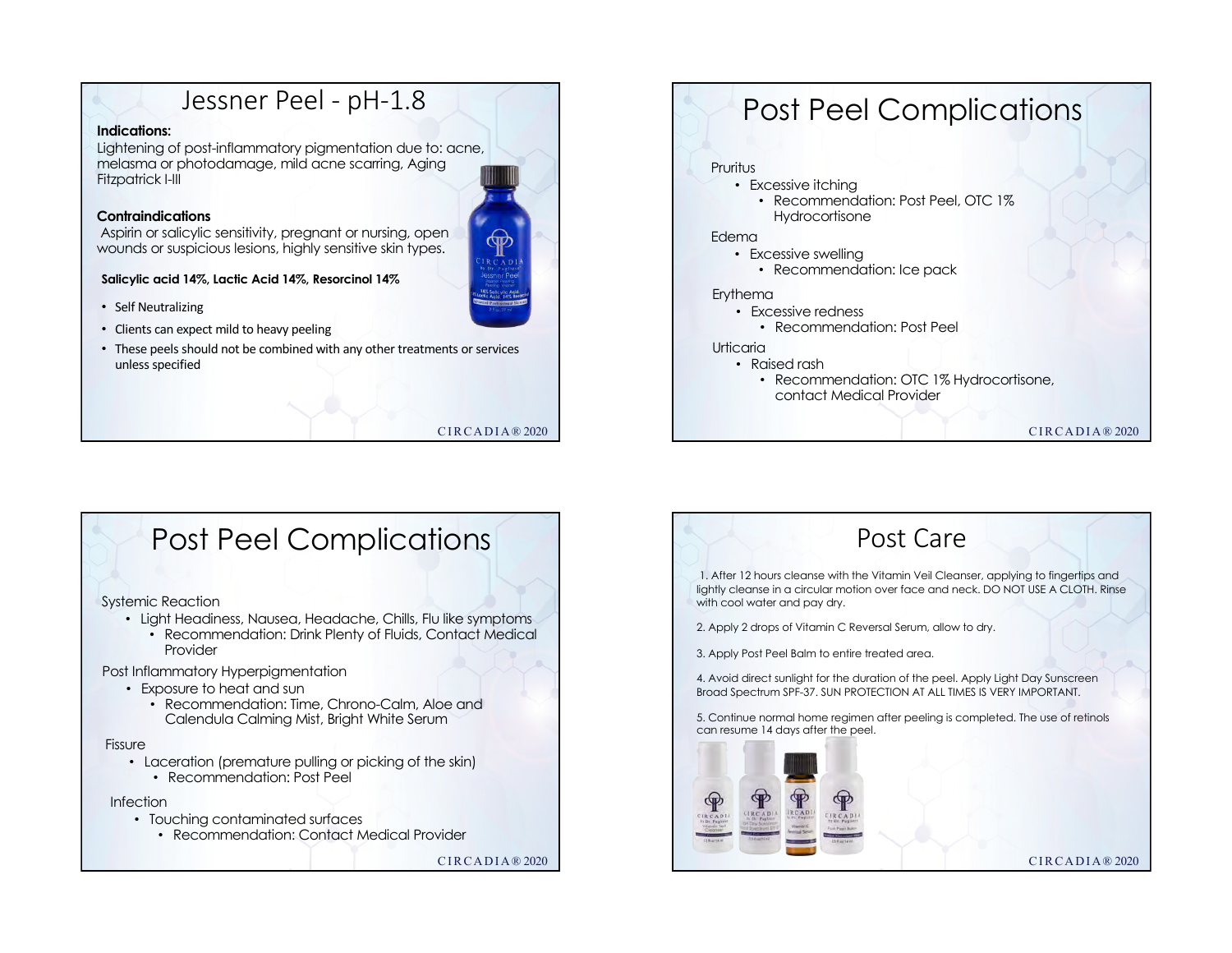

### CIRCADIA® 2020